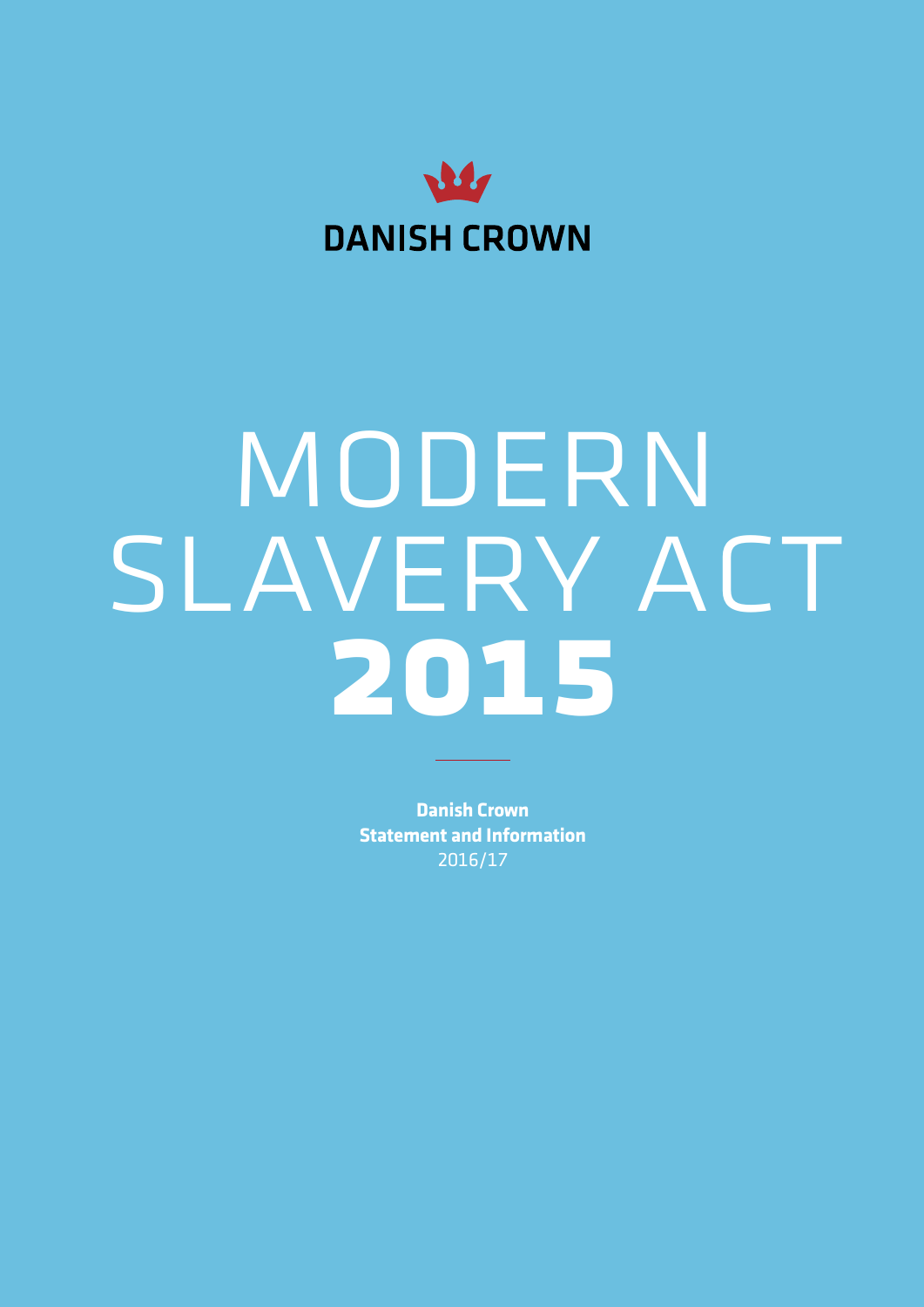### **introduction**

This statement is Danish Crown's reporting as per the UK Modern Slavery Act 2015. It sets out group actions to understand, prevent and mitigate all potential modern slavery and human trafficking risks related to its business and supply chain.

Being a responsible business, Danish Crown recognises its responibility for a vigorous approach to take a robust approach to eliminating modern slavery and human trafficking.

This statement relates to actions and activities during the financial year 1 October 2016 to 30 September 2017.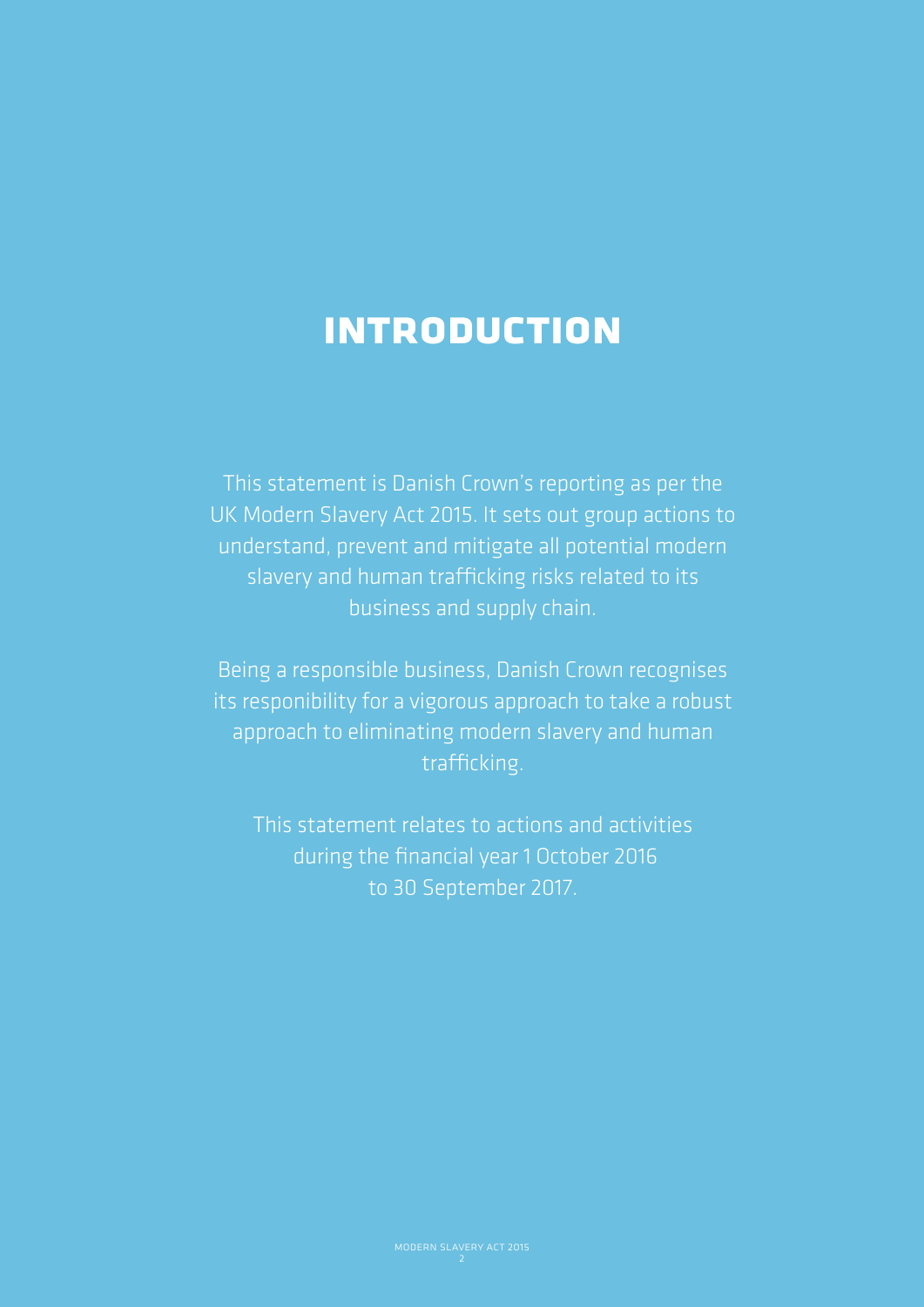### organisational **STRUCTURE**

**t** he Danish Crown group is a global food company based in Denmark, with companies in many European countries. The company is a co-operative society with limited liability, 100 percent owned by Danish farmers who also supply pigs and cattle into the company.

Danish Crown slaughters animals supplied by its cooperative members and from external suppliers, and sells the meat directly to consumers in Denmark and more than 130 other countries worldwide.

A large proportion of the meat is used as raw materials at Danish Crown's own food processing sites.

This statement covers Danish Crown including all companies within the group. The companies have different supply chains and market profiles. Our UK company, Tulip Ltd is the frontrunner within the group with its [own reporting under the](http://www.tulipltd.co.uk/modern-slavery-act-statement)  [Modern Slavery Act](http://www.tulipltd.co.uk/modern-slavery-act-statement). Danish Crown works actively to develop and share best practice in this area.

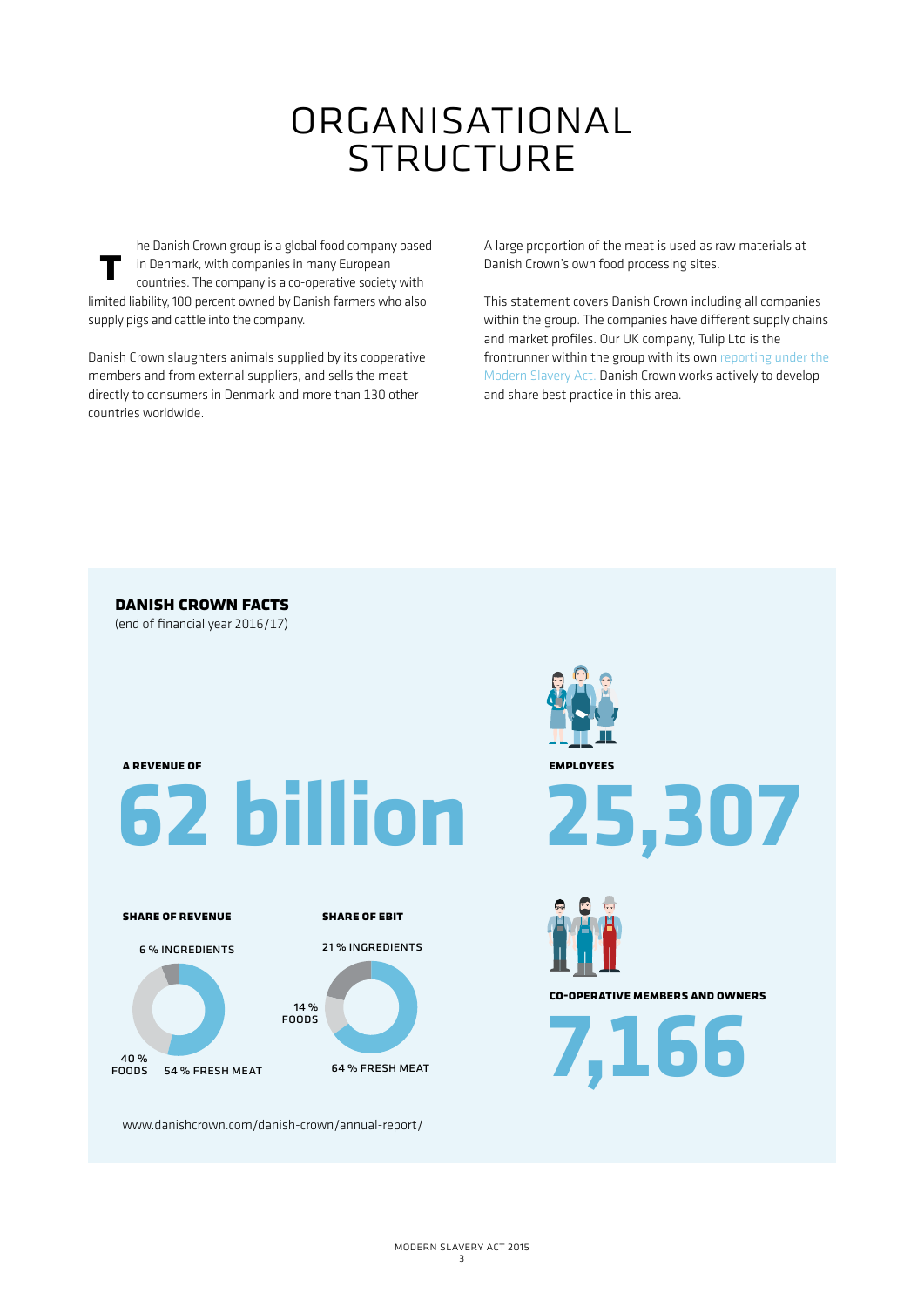## supply chain

**D** anish Crown is part of a complex supply chain encompassing feed growing for the rearing of animals, slaughtering and processing, before the final product is shipped to customers and consumers across the world.

The basic supply chain is illustrated below, with raw materials going both to sub-suppliers and directly into Danish Crown sites.

Danish Crown receives goods and services from more than 18,500 suppliers around the world as well as live animals from our owners and local suppliers in the UK, Poland, Sweden and Germany.

Danish Crown cooperates with a large number of suppliers within food raw materials, goods for operations, plant and technology supply and other services.

As a food manufacturer working with an inherent daily production quanty variation we rely on temporary agency labour at some sites.

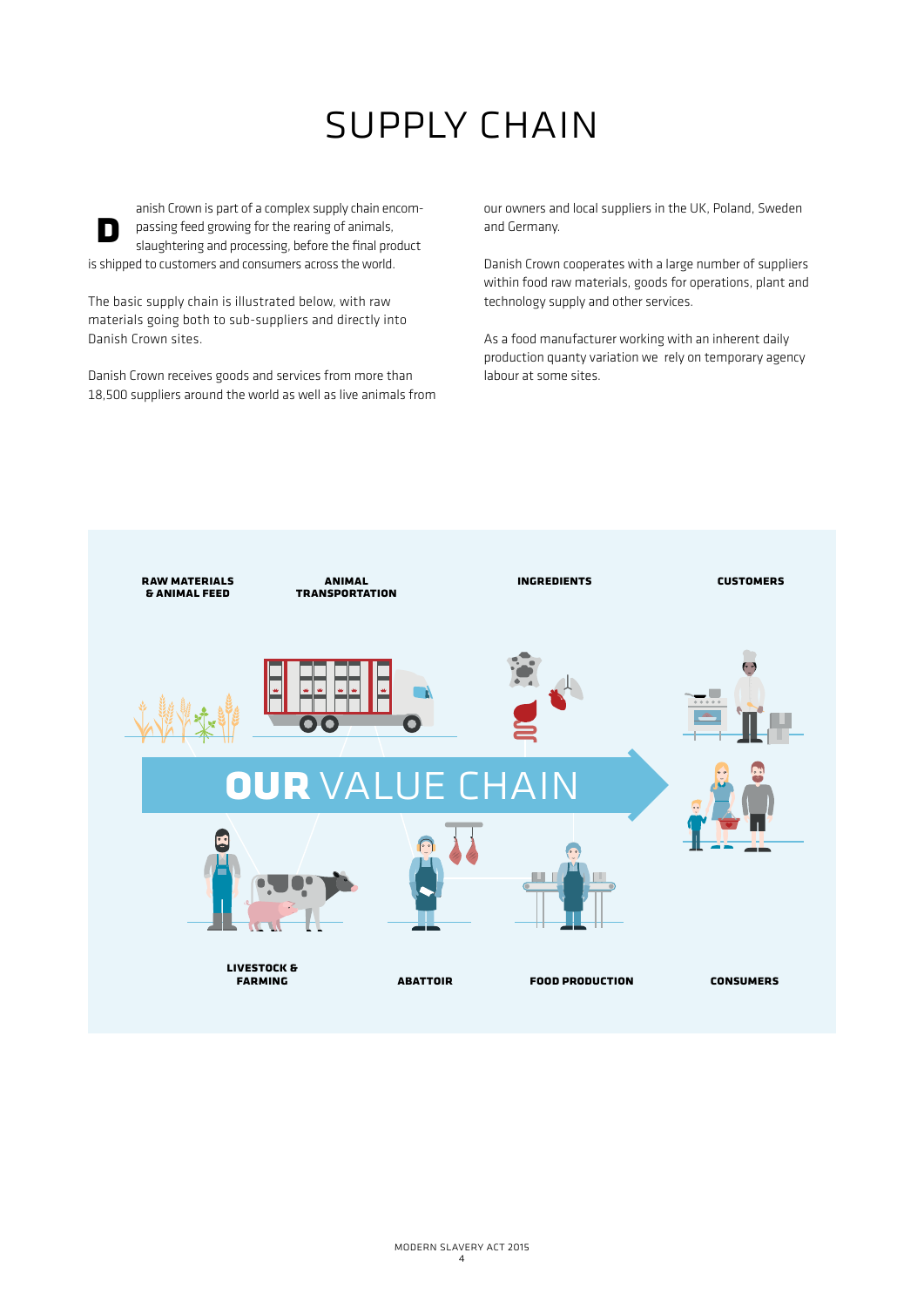### risk assessment

n overall risk assessement of where modern slavery **A** and human trafficking could occur in our value chain Δ has been carried out. Based on this we consider the following activities within our business and supply chain to be at the highest risk:

- Farm workers employed at our suppliers of pigs and cattle.
- Suppliers in our supply chain where we do not have direct management control.
- Temporary agency labour hired at some of our production sites.
- Suppliers of transportation, logistics and construction services.

### actions to prevent modern slavery and human trafficking

anish Crown recognises and protects international human rights, including labour rights and our ability to influence our supply chain.

**D**

Danish Crown is a signatory to the United Nations Global Compact [www.globalcompact.org](http://www.globalcompact.org) and fully supports the United Nations Guiding Principles on Business and Human Rights. In all Danish Crown operations and activities, we respect human rights and avoid infringing the human rights of all stakeholders.

The CSR Report 2016/17 explains our commitment to respecting the people in the communities in which we operate, internally and in our relations with our business partners.

In planning our CSR commitments and the associated KPI's, risk assessments and due diligence processes we ensure we comply with the provisions of section 99a of the Danish Financial Statements Act and the United Nations Guiding Principles on Business and Human Rights.

With the new CSR policy, we also focus the business as set out in the UK Modern Slavery Act 2015. The CSR policy will provide a framework and set targets for future activities, and will be rolled out in the organisation.

In 2016/17 Danish Crown took the following actions which contributes to fight the risk of modern slavery and human trafficking in the business and supply chain:

#### **New CSR Policy**

In relation to modern slavery and human trafficking Danish Crowns' new CSR policy states:

Danish Crown is committed to ensure healthy and safe workplaces for our employees and thus respect their right to just and favorable conditions of work. This includes compliance with legislation and collective agreements on fair wages, rest and leisure, equal remuneration for men and women, antidiscrimination and equal opportunities in access to employment and career. "<br>Dan<br>safe

In our supply chain and with other business partners we are particularly committed to identify and mitigate or eliminate any risk for infringing the right to freedom of association and to collective bargaining. We are also committed to eliminate all forms of forced and compulsory labour and to effectively abolish child labour.

Our CSR goal Good jobs for everyone forms the basis for Danish Crown to contribute to sustained, inclusive and sustainable economic growth, to full and productive employment and decent work for all.

We also aim to ensure we contribute to the UN Sustainable Development Goals."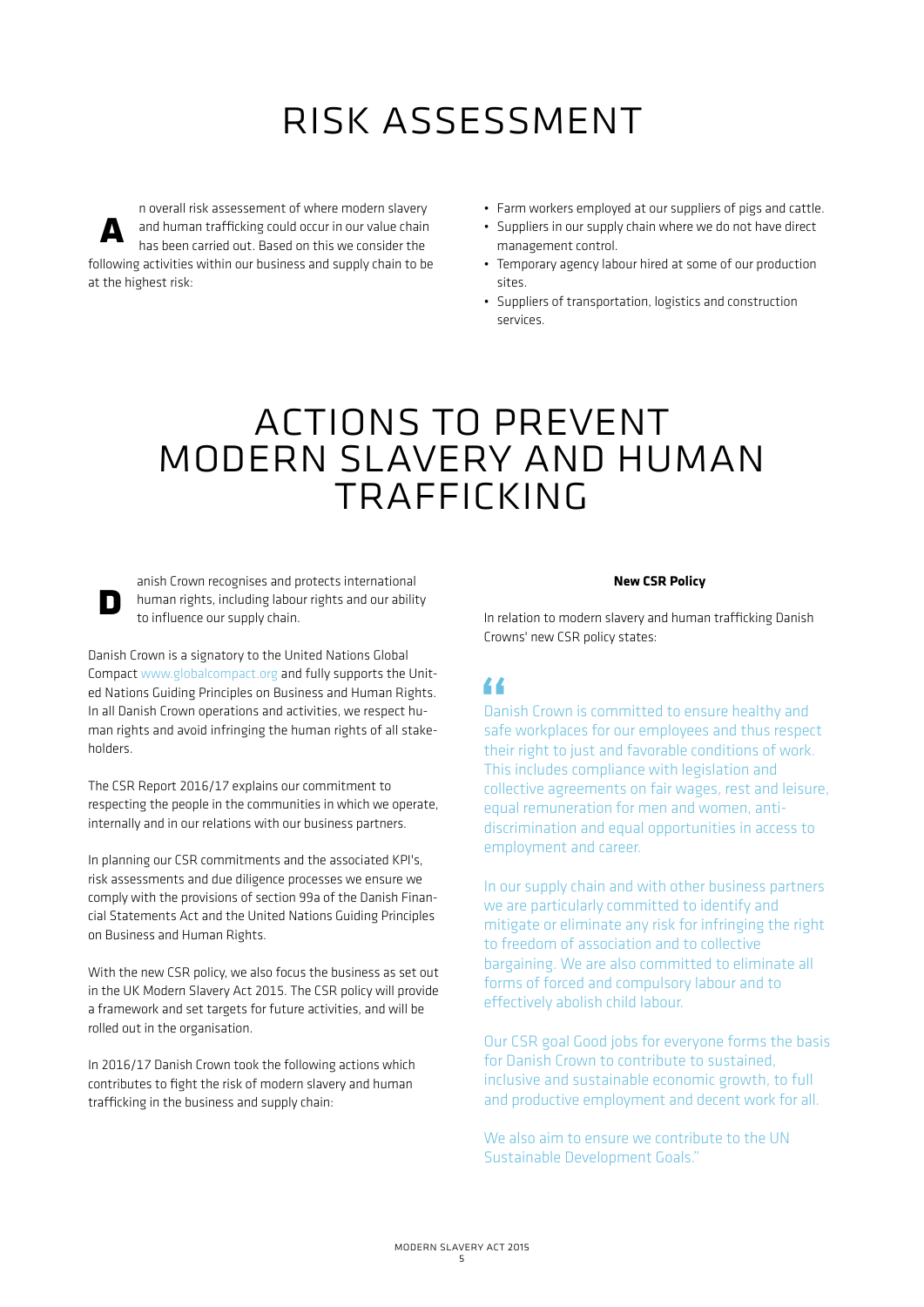#### **CSR leadership and Governance structure**

To strengthen the internal and external cooperation and activities on CSR and sustainability, Danish Crown has established a group sustainability function to lead, develop and coordinate the overall sustainability activities and report on progress across the group.

A governance structure has been defined enabling a strong CSR focus in the business. This includes a CSR-board to ensure representation across the companies within the group, and an operational structure to drive development in key areas.

Our inspiration for the future is to report under the Global Reporting Initiative Framework to give a strong base for future KPI structure and transparency.

#### **New sustainability strategy**

A main focus this year has been the development of a new sustainability strategy to set the future direction for Danish Crown. The strategy will be transferred into projects with clearly defined actions and supported by KPI's.

The sustainability strategy defines the main direction for the group and enables us to work in partnerships across the value chain. The challenges are complex and thus we will involve stakeholders to contribute to the solutions.

The strategy fully commits to the UN Sustainable Development Goals, which are used to set the overall direction of the strategy, and serve as targets for further development within the projects.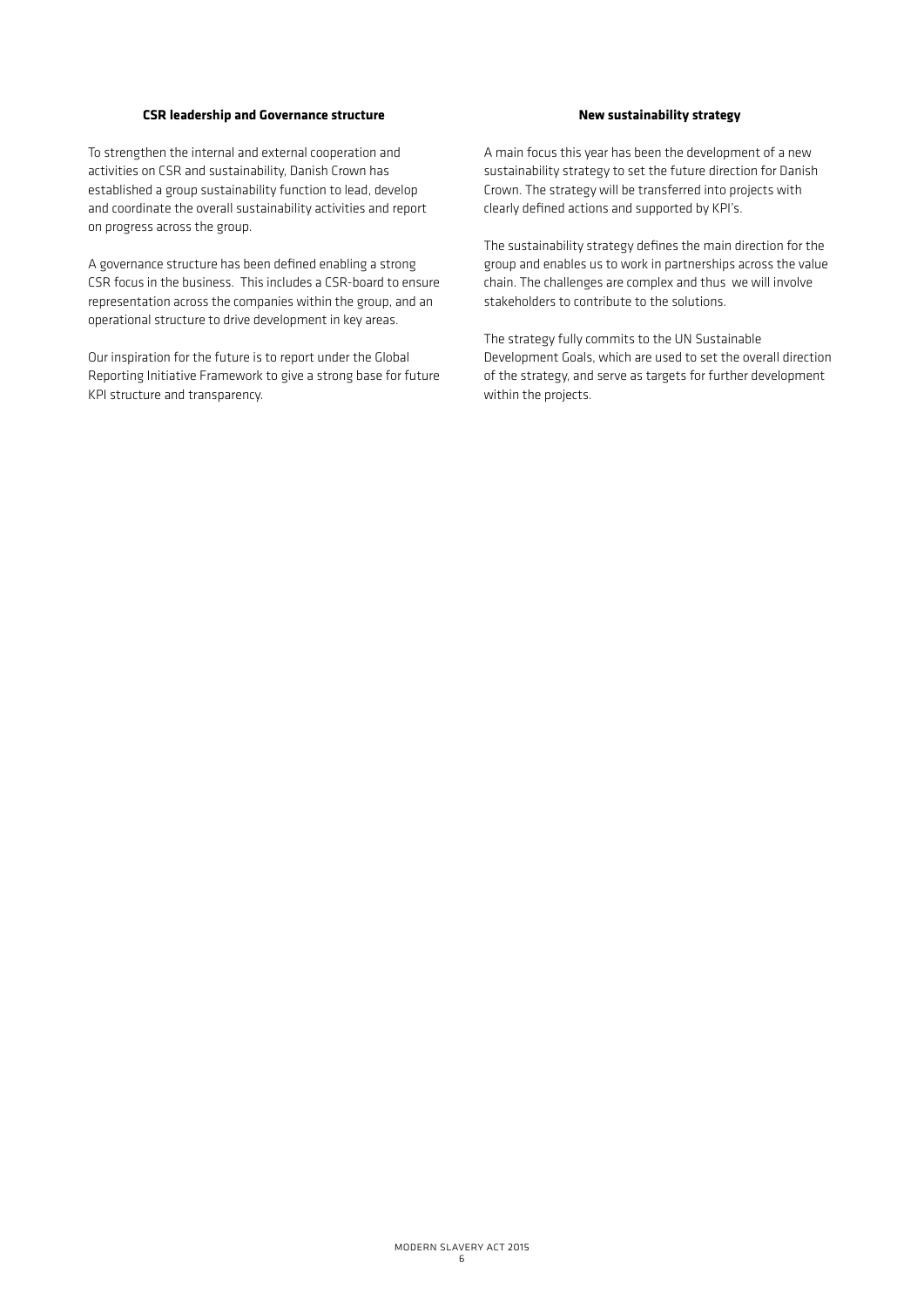#### **danish crown sustainability strategy**

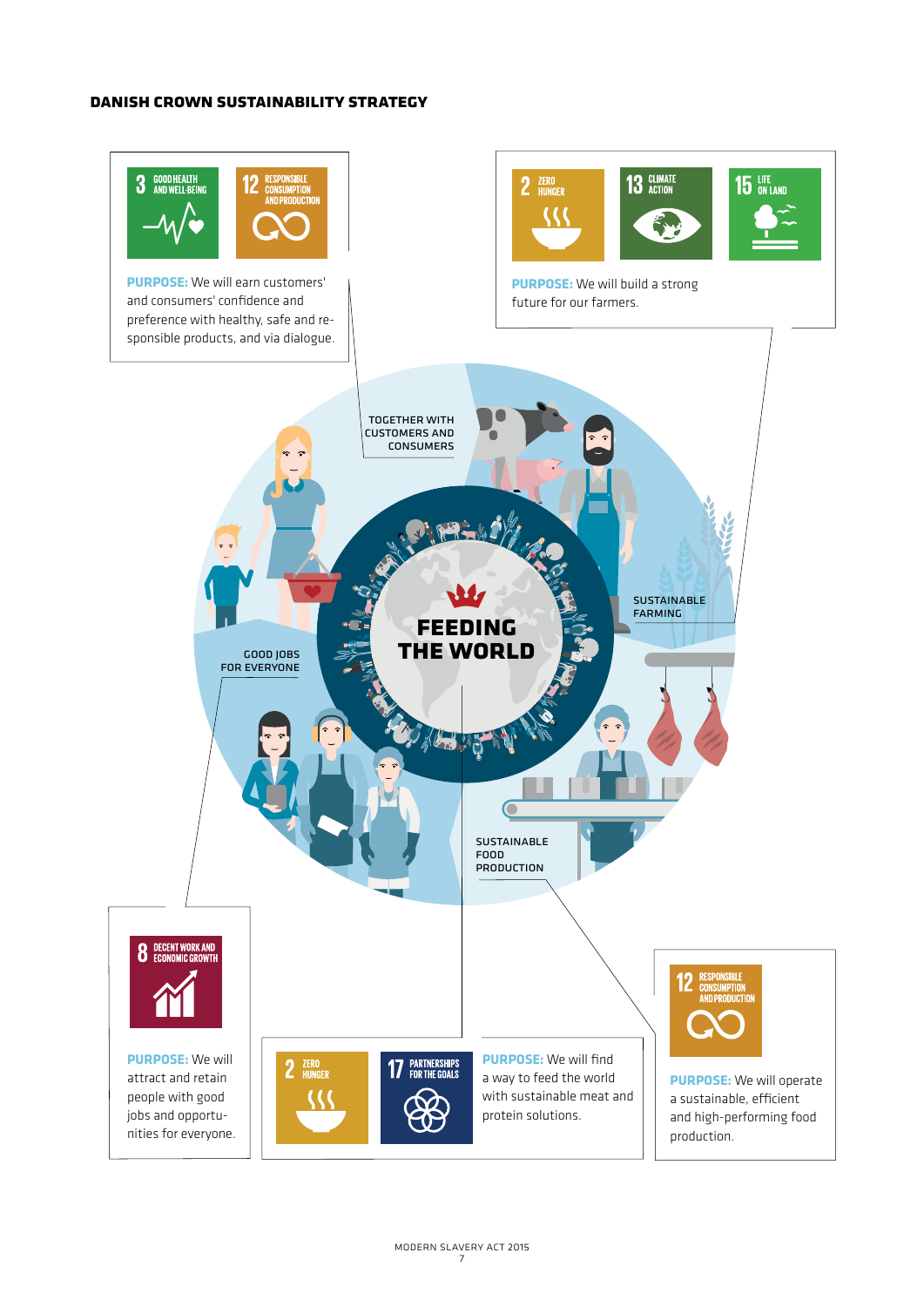#### **Focus on responsible supply chain management**

Danish Crown wishes to ensure that human rights are not violated at Danish Crown companies, and we expect the same of all our supply chain partners.

Danish Crown will increase efforts to establish due diligence processes which can help identify potential negative human rights impact areas. Due diligence processes should also support us in preventing and mitigating any negative impact should it occur, and to ensure that we have systems in place to remedy any situations that may occur. We are working on a group wide supplier management system which will further evolve over the coming years.

A new group procurement function sets a new direction for future procurement in Danish Crown. This will further integrate CSR with a focus on human rights, modern slavery and human trafficking and embed this across the procurement functions.

One of the goals is to focus our procurement on fewer suppliers and stronger relationships enabling CSR to be a central part of the process. We plan to further increase awareness and training of all relevant procurement staff.

#### **Focus on Good jobs for everyone**

Danish Crown is committed to ensure healthy and safe workplaces for our employees and respect their right to just and favourable work conditions. Danish Crown ensures fair wages, rest and leisure, equal remuneration for men and women, anti-discrimination and equal opportunities. We also work to eradicate corruption in all its forms.

The sustainabiltiy strategy focuses on "Good Jobs For Everyone" and supports prevention of modern slavery and human trafficking. It commits Danish Crown to the UN Sustainable Development Goal 8, with special focus on target 8.8 which says:

### "

Protect labour rights, promote safe and secure working environments for all workers, including migrant workers, in particular women migrants, and those in precarious employment."

During the year, the group's HR function initiated a number of cross-organisational initiatives as well as internal knowledge sharing as a way of establishing a uniform approach to the Danish Crown way of working.

A new HR partnership structure ensures a closer relationship from headquarters to employees around the world, and it will support the culture and mind-set defined in the strategy and leadership principles. This means that all business units now have access to knowledge and expertise about both strategic and operational HR issues.

Many new initiatives to improve working conditions for employees are being developed and will be rolled out in the coming years.

Danish Crown is in the process of implementing the provisions of the EU General Data Protection Regulation across the group for the purpose of ensuring the protection of employee data.

### training and awareness

**C** ompetence based development and training will be important elements to further embed Danish Crown's strategies and tools for protecting international human rights, including labour rights, and preventing slavery and human trafficking at corporate level as well as in our supply chains

Danish Crown will support our suppliers in understanding and implementing the needed standards for improving labour rights and working conditions.

Furthermore, Danish Crown will continue to support measures for preventing slavery and human trafficking within the company and in the supply chain.